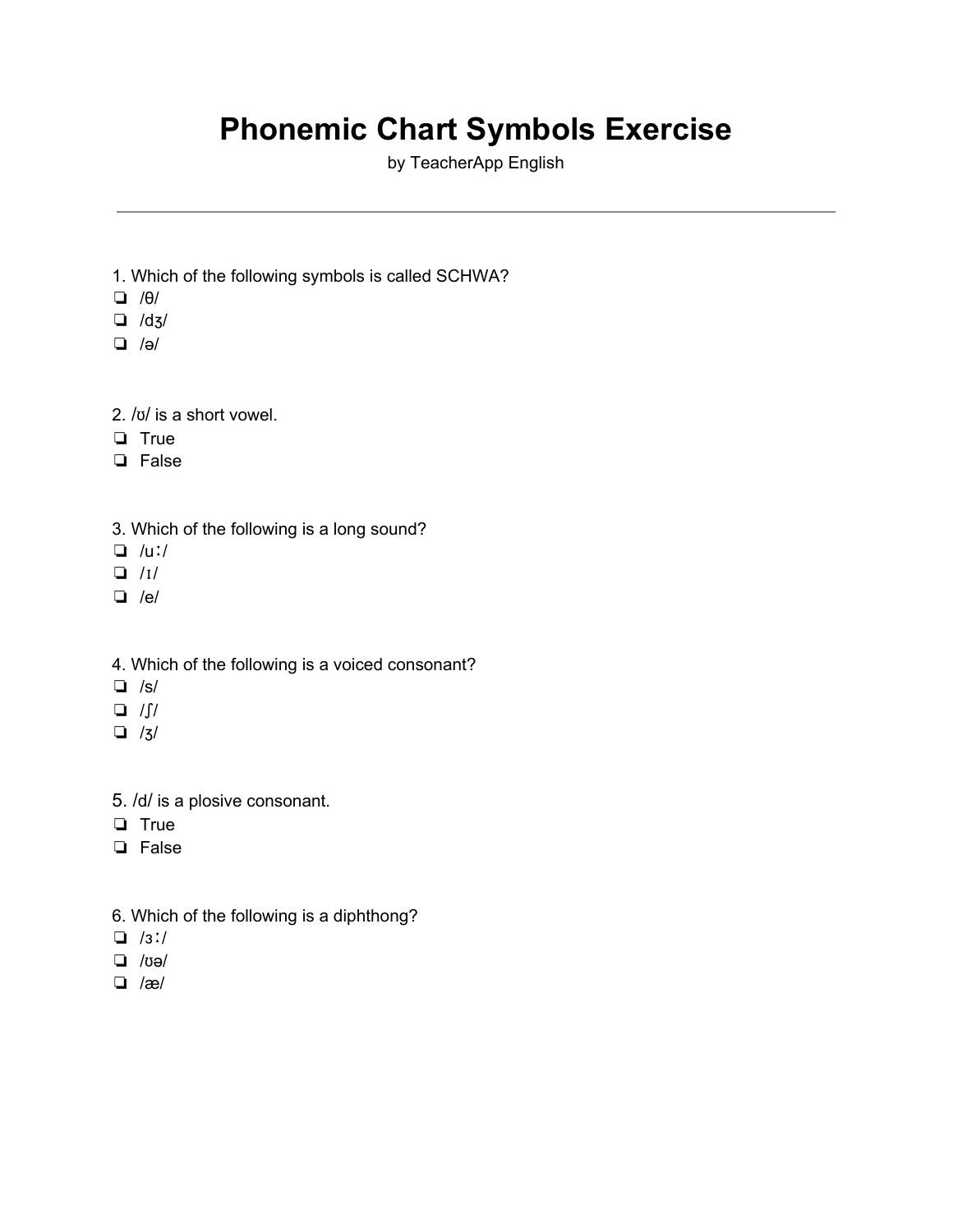- 7. Which of the following is a short sound?
- ❏ /ʌ/
- ❏ /ɑː/
- ❏ /ɪə/
- 8. /ə/ is a long vowel...
- ❏ True
- ❏ False
- 9. Symbols are used to represent sounds.
- ❏ True
- ❏ False
- 10. Which of the following is a consonant?
- ❏ /tʃ/
- ❏ /ə/
- ❏ /ɔː/
- 11. /z/ is a voiced consonant.
- ❏ True
- ❏ False
- 12. Which of the following is a unvoiced consonant?
- ❏ /dʒ/
- ❏ /tʃ/
- ❏ /g/
- 13. /ɒ/ is a short vowel.
- ❏ True
- ❏ False
- 14. Which of the following is a nasal sound?
- ❏ /ɪ/
- ❏ /ŋ/
- ❏ /ɔː/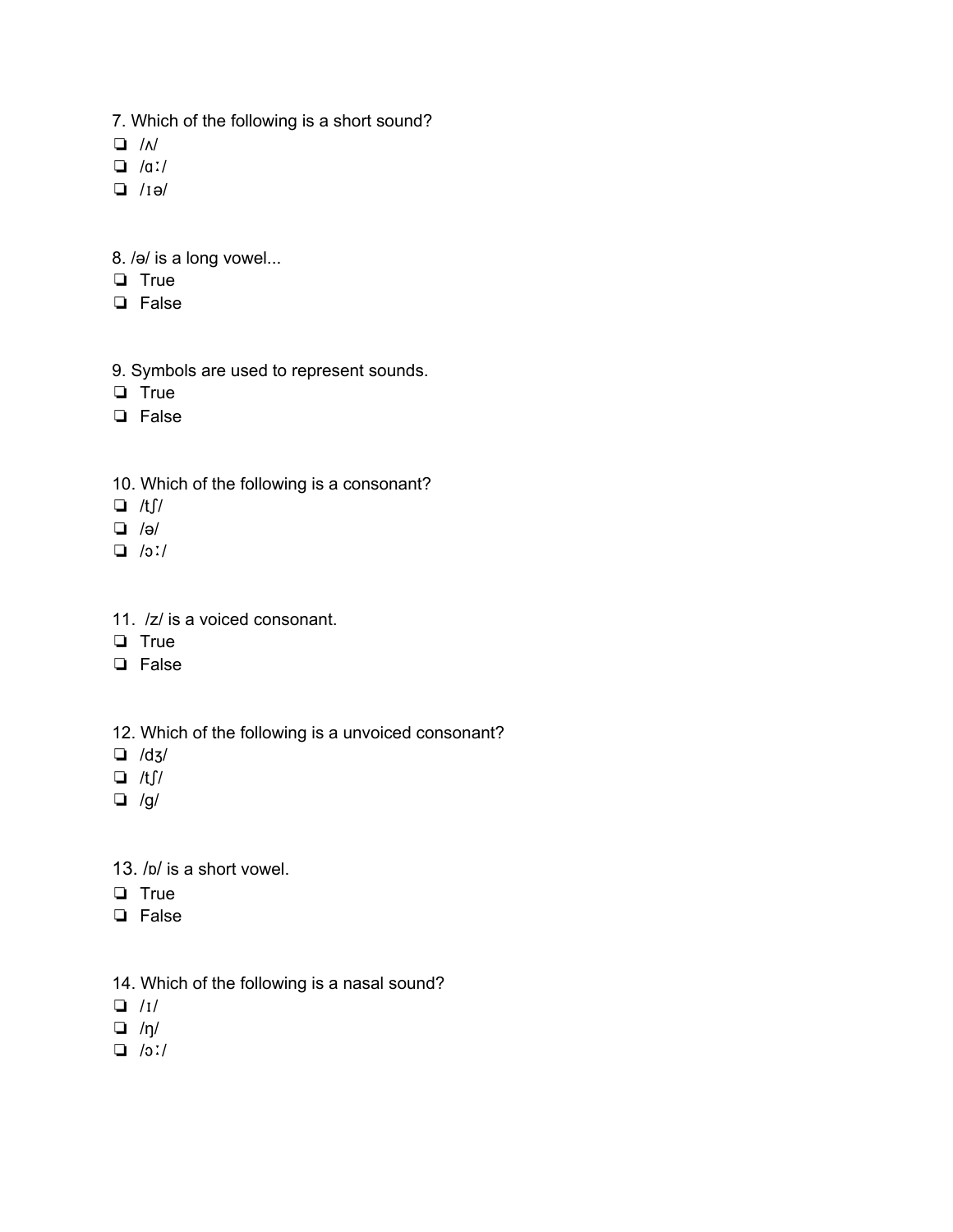- 15. /dʒ/ is a affricate consonant.
- $\Box$  True
- $\Box$  False

Correct Answers on final page.